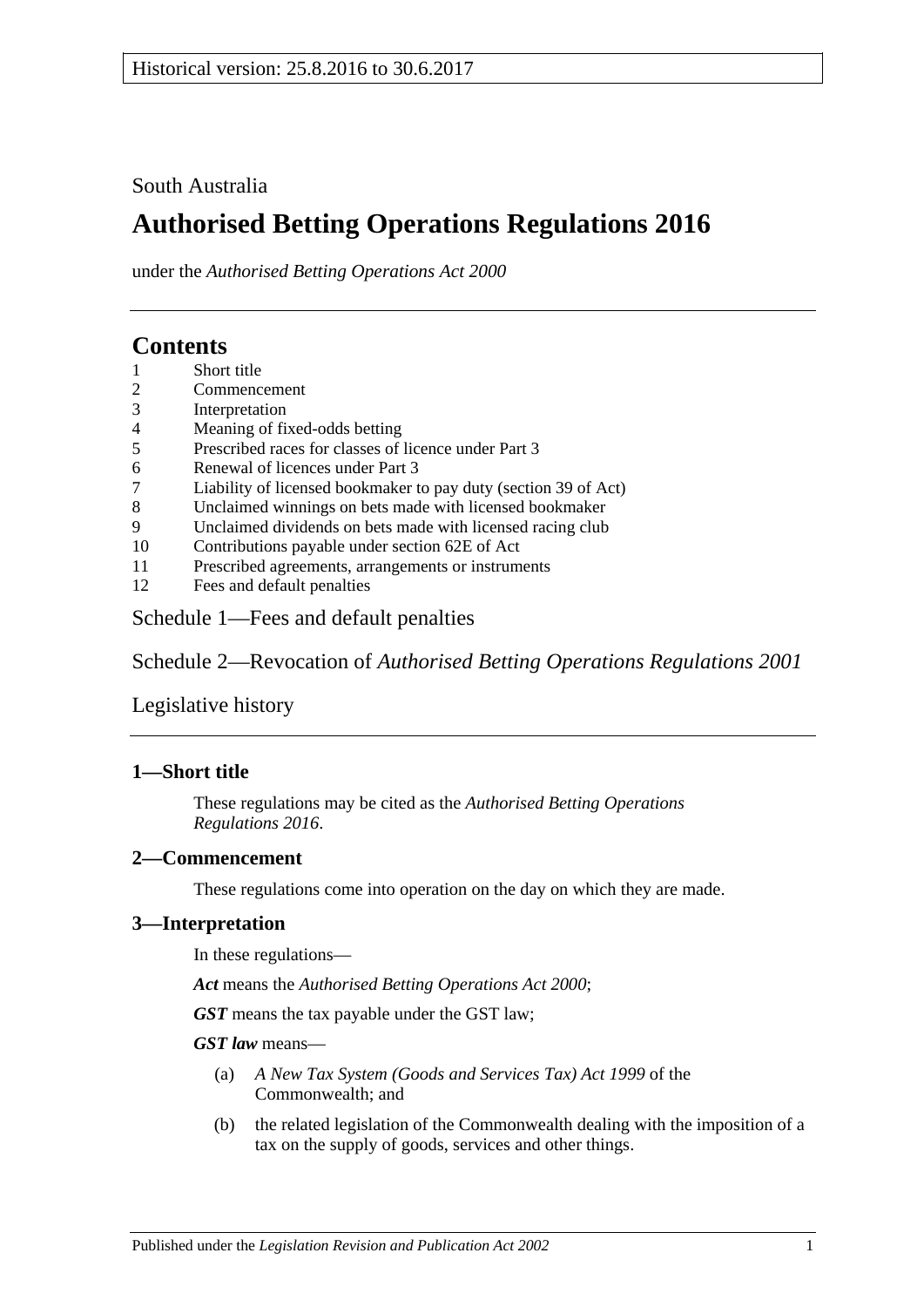#### <span id="page-1-0"></span>**4—Meaning of fixed-odds betting**

- (1) Pursuant to section  $91(2)(ab)$  of the Act, the following forms of betting on races held by licensed racing clubs, or races that are the subject of approved contingencies, are declared to be fixed-odds betting for the purposes of the Act:
	- (a) the form of betting where a person makes a bet on a race result at starting price odds;
	- (b) the form of betting where a person makes a bet on a race result at best price odds;
	- (c) the form of betting where a person makes a bet on a race result on the basis that the amount payable on a winning bet is the amount that would be payable if the bet had been made as a totalisator bet with—
		- (i) the holder of the major betting operations licence; or
		- (ii) if the holder of the major betting operations licence is not conducting off-course totalisator betting in respect of the race, the body authorised to conduct off-course totalisator betting on the race in the jurisdiction in which the race is held.

(ignoring any adjustment to the totalisator dividend that would have resulted if the bet had actually been made as a totalisator bet).

(2) In this regulation—

*best price odds* means the odds determined—

- (a) in the case of a race held by a licensed racing club—by the betting price information service in attendance at the race or, in the absence of that service, by the club; or
- (b) in the case of any other race—by the body holding the race,

to be the best price for the race result (the most favourable odds available on the race result at any time);

*betting price information service* means a body holding an approval under section 61(3) of the Act to communicate betting price information for races held by licensed racing clubs;

*starting price odds* means the odds determined—

- (a) in the case of a race held by a licensed racing club—by the betting price information service in attendance at the race or, in the absence of that service, by the club; or
- (b) in the case of any other race—by the body holding the race,

to be the starting price for the race result (the odds available on the race result immediately before the start of the race).

#### <span id="page-1-1"></span>**5—Prescribed races for classes of licence under Part 3**

For the purposes of section  $34(1)(a)$ , (b) and (d) of the Act, a race conducted in the course of a business for which a licence is required under the *[Racing \(Proprietary](http://www.legislation.sa.gov.au/index.aspx?action=legref&type=act&legtitle=Racing%20(Proprietary%20Business%20Licensing)%20Act%202000)  [Business Licensing\) Act](http://www.legislation.sa.gov.au/index.aspx?action=legref&type=act&legtitle=Racing%20(Proprietary%20Business%20Licensing)%20Act%202000) 2000* is a race of a prescribed kind.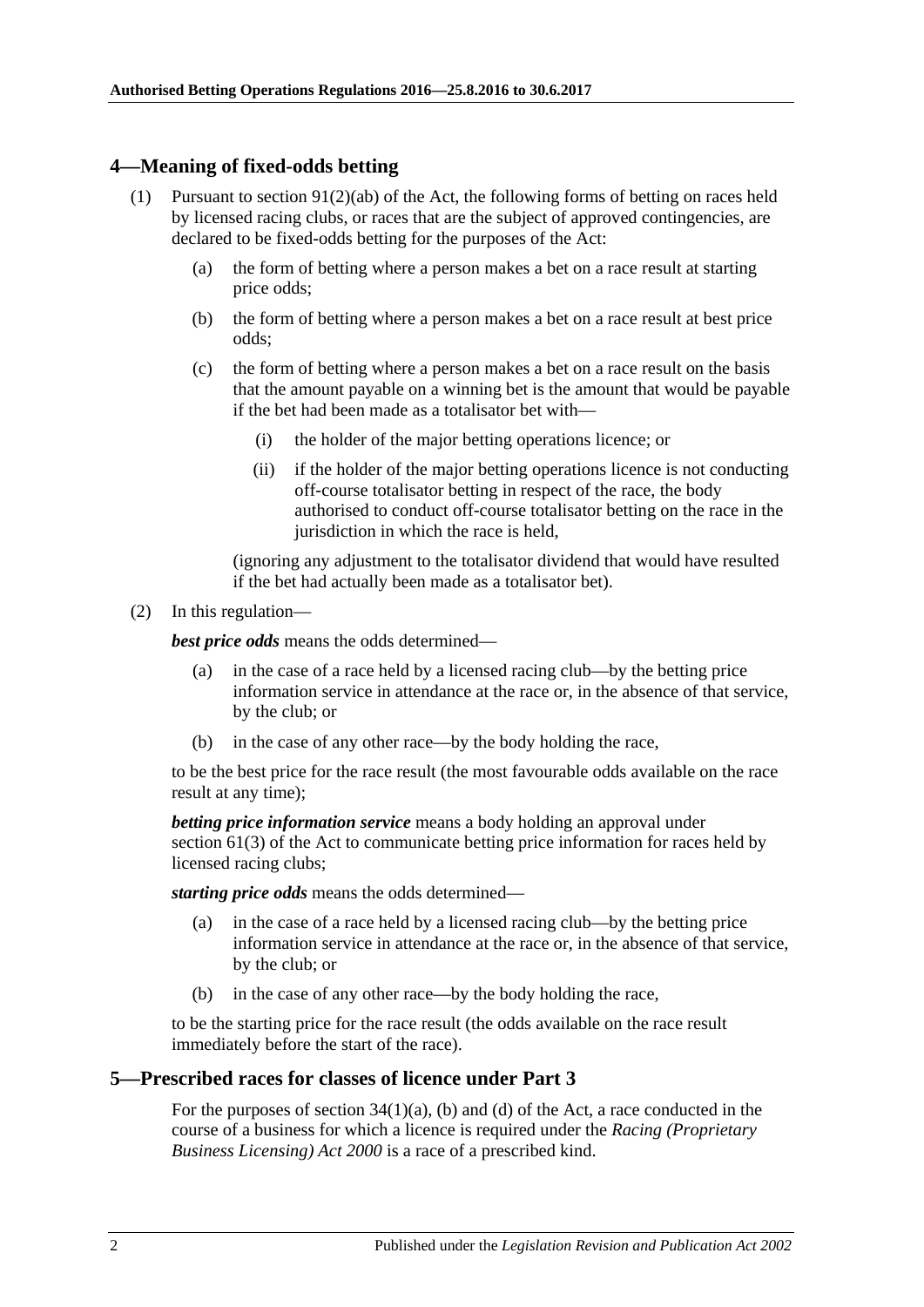#### <span id="page-2-0"></span>**6—Renewal of licences under Part 3**

- (1) An application for renewal of a licence granted under Part 3 of the Act must be made before the date on which the licence would expire in the absence of an application for renewal but may not be made earlier than 6 months before that date.
- (2) If the licensing authority grants an application for renewal of a licence under Part 3 of the Act, the licence will continue to have effect for a period specified by the licensing authority in granting the application.

#### <span id="page-2-3"></span><span id="page-2-1"></span>**7—Liability of licensed bookmaker to pay duty (section 39 of Act)**

- (1) A bookmaker must, not later than 3.00 p.m. on each Thursday, pay to the Treasurer for the credit of the Consolidated Account in respect of bets made with the bookmaker by persons outside Australia on events other than prescribed races during the week that ended at midnight on the Saturday next preceding that Thursday an amount of duty equal to 0.25% of the amount paid or payable to the bookmaker in respect of those bets.
- (2) The Treasurer must, on application by a bookmaker in writing and on being satisfied that the bookmaker has paid an amount to the Treasurer under [subregulation](#page-2-3) (1) in respect of a bet on an event other than a prescribed race that has been abandoned or a bet that has been declared off, refund to the bookmaker from the Consolidated Account (which is appropriated to the necessary extent) the amount paid to the Treasurer in respect of that bet.
- (3) For the purposes of this regulation, a bet made with a group of bookmakers will be taken to have been made with a single bookmaker and the amount of the bet will be taken to have been paid, or to be payable, to a single bookmaker.
- (4) In this regulation—

*prescribed race* means a race other than a race conducted in the course of a business for which a licence is required under the *[Racing \(Proprietary Business Licensing\)](http://www.legislation.sa.gov.au/index.aspx?action=legref&type=act&legtitle=Racing%20(Proprietary%20Business%20Licensing)%20Act%202000)  Act [2000](http://www.legislation.sa.gov.au/index.aspx?action=legref&type=act&legtitle=Racing%20(Proprietary%20Business%20Licensing)%20Act%202000)*.

#### <span id="page-2-4"></span><span id="page-2-2"></span>**8—Unclaimed winnings on bets made with licensed bookmaker**

- (1) A licensed bookmaker must, on or before 30 September in every year, pay to the Treasurer to be credited to the Consolidated Account the amount of any unclaimed winnings on bets the outcome of which was determined during the preceding financial year.
- (2) If a payment has been made under [subregulation](#page-2-4) (1) in respect of unclaimed winnings on a bet, the Treasurer may pay the amount of the winnings from the Consolidated Account (which is appropriated to the necessary extent) to the licensed bookmaker with whom the bet was made or the person entitled to be paid the winnings if—
	- (a) in the case of payment to the licensed bookmaker—the Treasurer is satisfied that the bookmaker has, since the payment to the Treasurer in respect of the bet, paid the amount of the winnings to the person entitled to be paid the winnings on the bet; and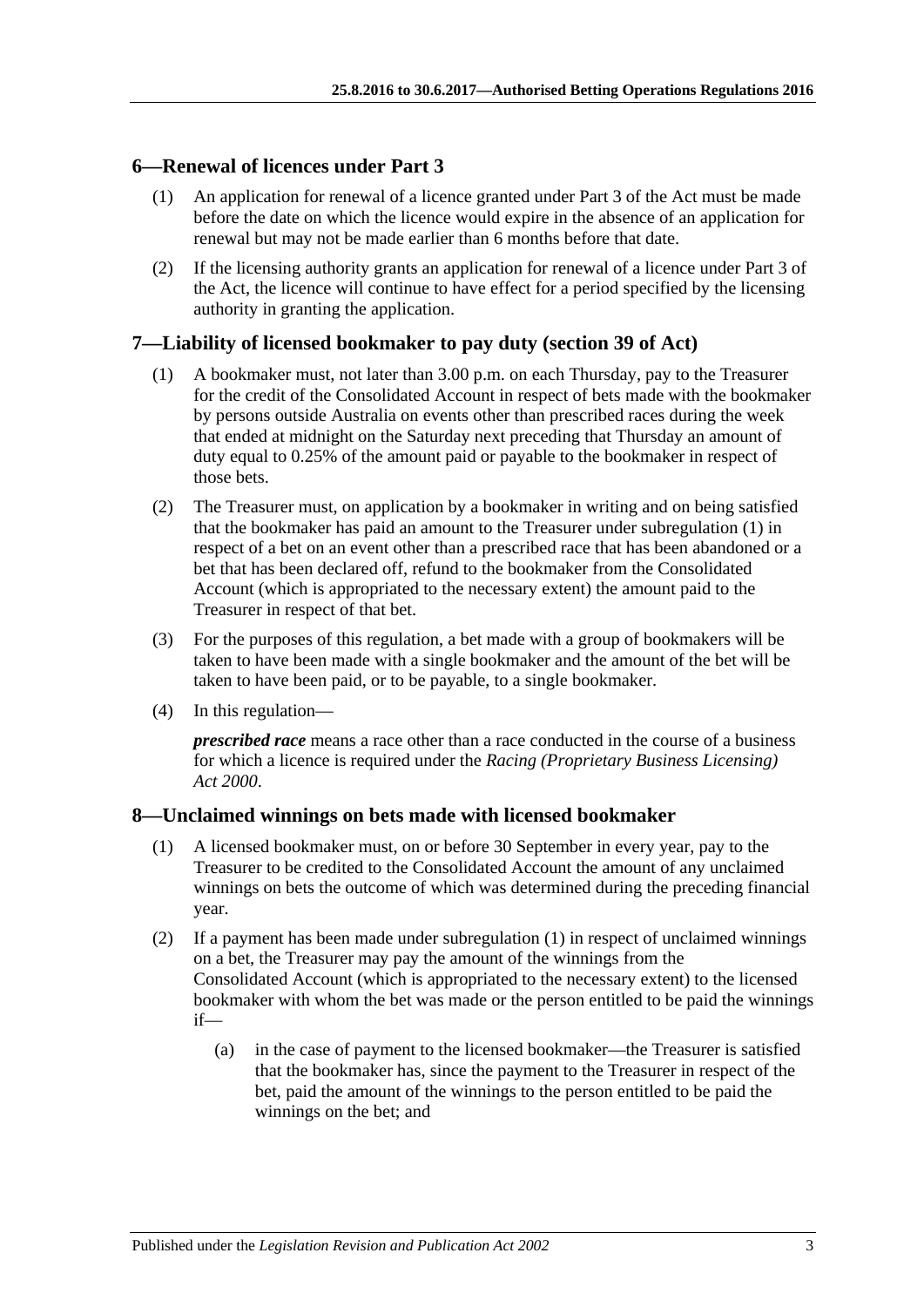- (b) in the case of payment to the person entitled to be paid the winnings—the Treasurer is satisfied that the person is so entitled and has not made a claim to the licensed bookmaker for payment of the winnings or has made such a claim but payment has been refused; and
- (c) in any case—
	- (i) the Treasurer has not made payment of the amount of the winnings to any other person; and
	- (ii) the Treasurer is satisfied that no other person has a valid claim to be paid the winnings.
- (3) In this regulation—

*licensed bookmaker* includes a person who was formerly a licensed bookmaker.

#### <span id="page-3-0"></span>**9—Unclaimed dividends on bets made with licensed racing club**

A licensed racing club must, on or before 30 September in every year, pay to the Treasurer for the credit of the Consolidated Account an amount being the sum of the amounts accruing to the club as unclaimed dividends during the preceding financial year.

#### <span id="page-3-2"></span><span id="page-3-1"></span>**10—Contributions payable under section 62E of Act**

- (1) For the purposes of section  $62E(12)$  of the Act, the amount that may be recovered as a debt due to the relevant racing controlling authority by an operator who conducts SA race betting operations when a contribution agreement is not in force is 20% of the gross proceeds of those betting operations.
- (2) For the purposes of [subregulation](#page-3-2) (1)—
	- (a) subject to [paragraph](#page-3-3) (b), the following amounts are to be included in the calculation of gross proceeds of betting operations:
		- (i) any amount (excluding GST) paid to the betting operator as a bet on an SA race;
		- (ii) any amount (excluding GST) paid to the betting operator in respect of a relevant lay-off bet made by the operator;
		- (iii) any amount (excluding GST) paid to the betting operator as a fee or commission relating to a bet or an offer to make a bet on an SA race on a betting exchange operated by the operator; and
	- (b) the following amounts are not to be included in the calculation of gross proceeds of betting operations:
		- (i) any amount (excluding GST) paid out by the betting operator in respect of a bet on an SA race made with the operator;
		- (ii) any amount (excluding GST) paid out by the betting operator as a relevant lay-off bet.

<span id="page-3-3"></span>**Note—**

In summary, gross proceeds are calculated as the total amount received as bets, dividends on relevant lay-off bets and commission less amounts paid out in respect of bets and relevant lay-off bets.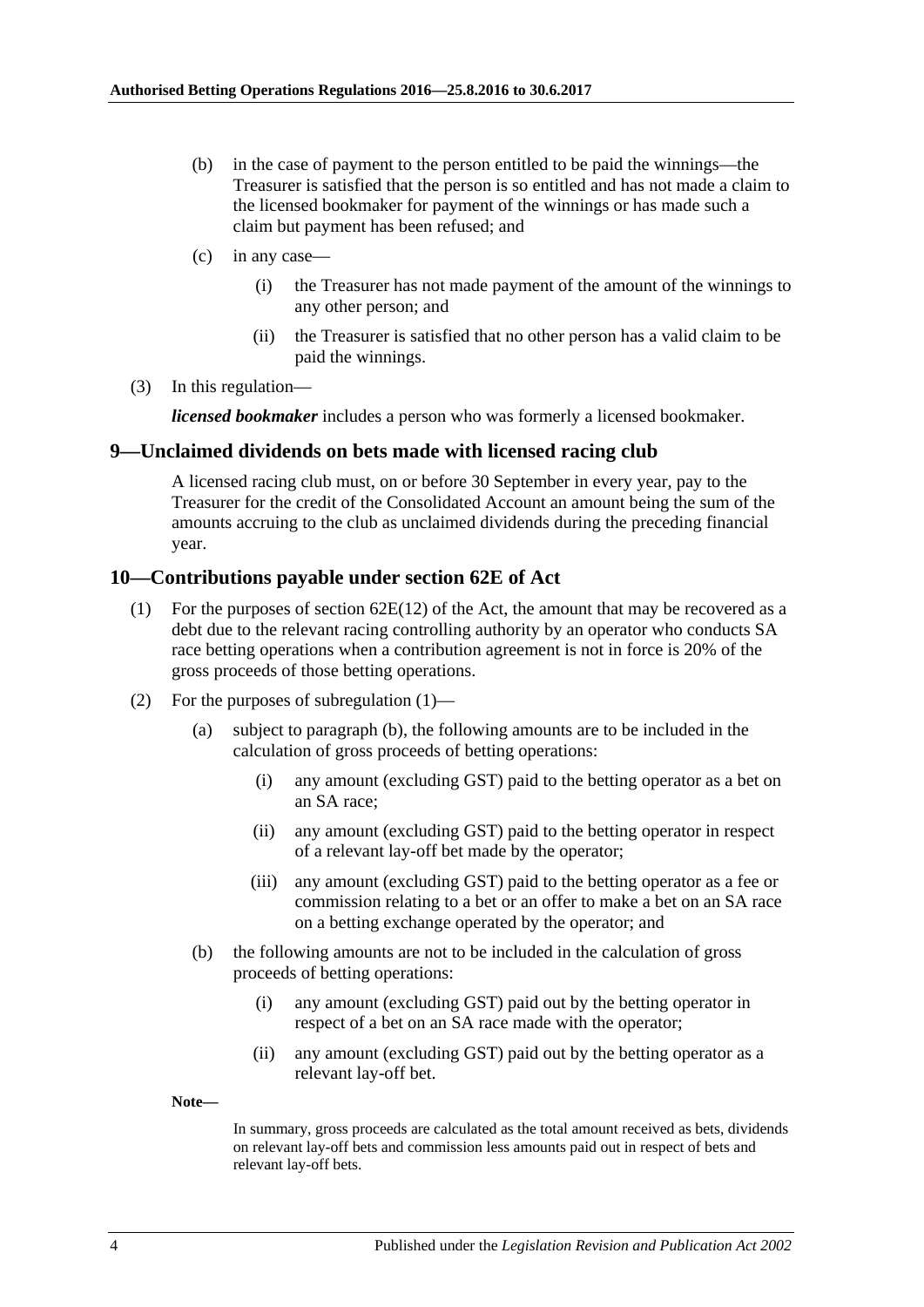- <span id="page-4-2"></span>(3) For the purposes of this regulation—
	- (a) a bet is a *lay-off bet* if—
		- (i) it is a bet made by a betting operator with a person authorised under the law of this State, another State or a Territory of Australia to conduct betting; and
		- (ii) the bet is made by the betting operator to off-set the operator's liability in respect of amounts paid to the betting operator as fixed-odds bets on SA races; and
		- (iii) the bet relates to the same contingencies as the fixed-odds bets referred to in [subparagraph](#page-4-2) (ii); and
	- (b) a lay-off bet is a *relevant lay-off bet* if the amount that the betting operator stands to win on the lay-off bet and any other lay-off bets relating to the same contingencies does not exceed the amount the betting operator stands to lose on the fixed-odds bets in respect of which the operator's liability is off-set.
- (4) In this regulation—

*SA race* means a race held in this State by a racing club.

#### <span id="page-4-0"></span>**11—Prescribed agreements, arrangements or instruments**

For the purposes of the definition of *prescribed agreement, arrangement or instrument* in section 81(2) of the Act, the following agreements, arrangements or instruments are prescribed:

- (a) the Intercode Agreement, within the meaning of the Government Agreement, entered into between Racing SA Pty Limited (ACN 095 660 058), Thoroughbred Racing SA Limited (ACN 094 475 939), Harness Racing SA Limited (ACN 094 559 930) and Greyhound Racing SA Limited (ACN 094 569 525) as amended by amending deed dated 15 August 2001;
- (b) the constitution of Racing SA Pty Limited (ACN 095 660 058) as at the commencement of this regulation;
- (c) the constitution of Thoroughbred Racing SA Limited (ACN 094 475 939) as at the commencement of this regulation;
- (d) the constitution of Harness Racing SA Limited (ACN 094 559 930) as at the commencement of this regulation;
- (e) the constitution of Greyhound Racing SA Limited (ACN 094 569 525) as at the commencement of this regulation.

#### <span id="page-4-1"></span>**12—Fees and default penalties**

- (1) The fees and default penalties fixed by [Schedule](#page-5-0) 1 are payable to the licensing authority for the purposes set out in [Schedule](#page-5-0) 1.
- <span id="page-4-3"></span>(2) The licensee must pay to the Commissioner, before the Commissioner grants an approval of systems, procedures or equipment that the Authority has determined under section  $41(1)(c)$  of the Act to be subject to that section, a fee of the amount determined by the Commissioner to be the costs incurred in respect of examination of the systems, procedures or equipment for the purpose of determining whether or not such an approval should be granted.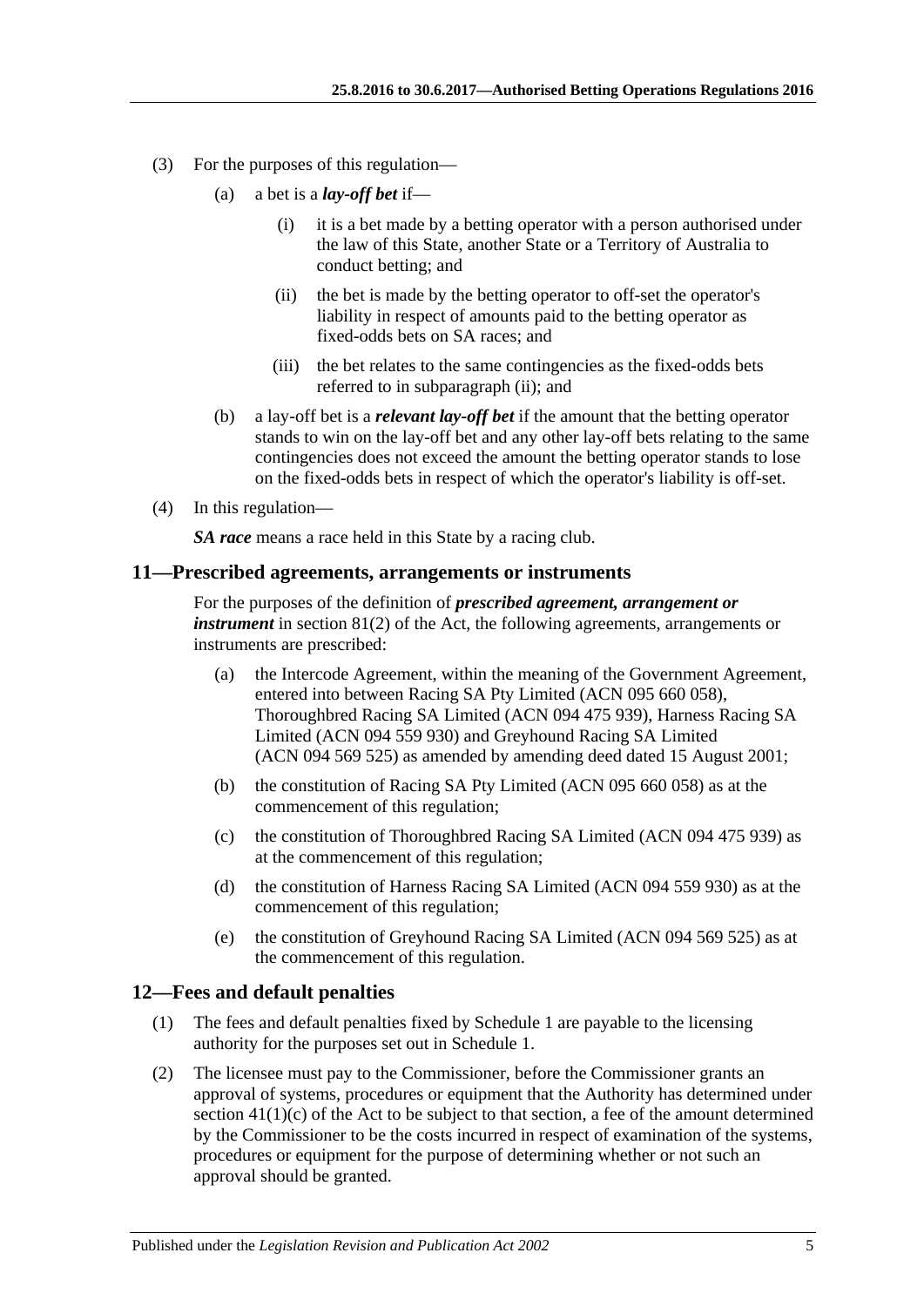(3) The Commissioner may waive the whole or a part of a fee payable to the Commissioner under [subregulation](#page-4-3) (2).

## <span id="page-5-0"></span>**Schedule 1—Fees and default penalties**

|                | Application for grant of bookmaker's licence                                                                                                   | \$247.00 |  |
|----------------|------------------------------------------------------------------------------------------------------------------------------------------------|----------|--|
| 2              | Application for renewal of bookmaker's licence                                                                                                 |          |  |
| 3              | Application for grant or renewal of agent's licence                                                                                            |          |  |
| $\overline{4}$ | Application for variation of a condition of a licence under Part 3                                                                             | \$80.50  |  |
| 5              | Application for renewal of betting shop licence                                                                                                |          |  |
| 6              | \$5 000.00<br>Penalty for default in lodging annual return or payment of annual fee by authorised<br>interstate betting operator (section 40B) |          |  |

# <span id="page-5-1"></span>**Schedule 2—Revocation of** *Authorised Betting Operations Regulations 2001*

The *[Authorised Betting Operations Regulations](http://www.legislation.sa.gov.au/index.aspx?action=legref&type=subordleg&legtitle=Authorised%20Betting%20Operations%20Regulations%202001) 2001* are revoked.